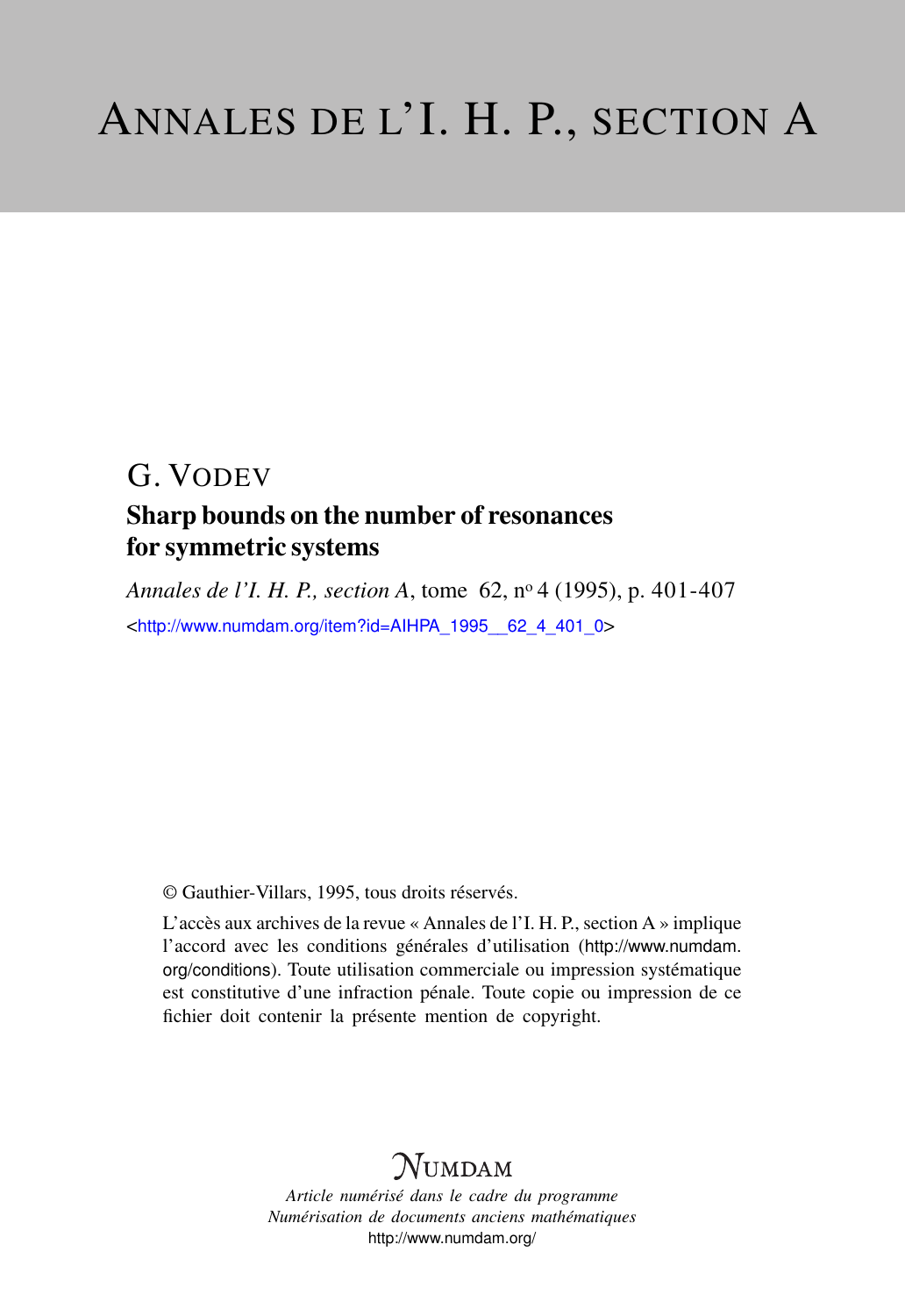vol. 62, n° 4, 1995, p. 401-407.

## SHARP BOUNDS ON THE NUMBER OF RESONANCES FOR SYMMETRIC SYSTEMS

by

#### G. VODEV

Université de Rennes 1, IRMAR, URA 305 du CNRS, Campus de Beaulieu, 35042 Rennes Cedex, France.

ABSTRACT. - We prove for a large class of first order systems that the number of resonances in the disk  $|z| \leq r$  is  $O(r^n)$ ,  $n \geq 3$  odd being the space dimension.

RÉSUMÉ. – Nous prouvons que, pour une grande classe de systèmes du premier ordre, le nombre de résonances dans le disque  $|z| \le r$  est  $O (r^n)$ pour  $n \geq 3$ , si n est la dimension de l'espace.

During the last ten years several approaches have been developed to prove sharp upper bounds on the number of resonances (scattering poles) for compactly supported perturbations of the Laplacian (see [2], [3], [5] a [8]). The simplest one (see [5], [6], [8]) is based on the nice properties of the kernel of the operator  $R_0(z) - R_0(-z)$ ,  $R_0(z)$  being the outgoing resolvent of the free Laplacian in  $\mathbb{R}^n$ . Unfortunately, these approaches do no longer work if one considers perturbations of other operators as for example first order systems of nonconstant multiplicities (see [4]) or the hyperbolic Laplacian (see  $[1]$ ). The purpose of this note is to present another approach allowing to improve the bound obtained in [4] in the case of systems to the sharp one. Also, it seems to me that it could be applied successfully to the hyperbolic case in order to improve the bound obtained in [1].

Consider in  $\mathbb{R}^n$ ,  $n \geq 3$  odd, a first order matrix-valued differential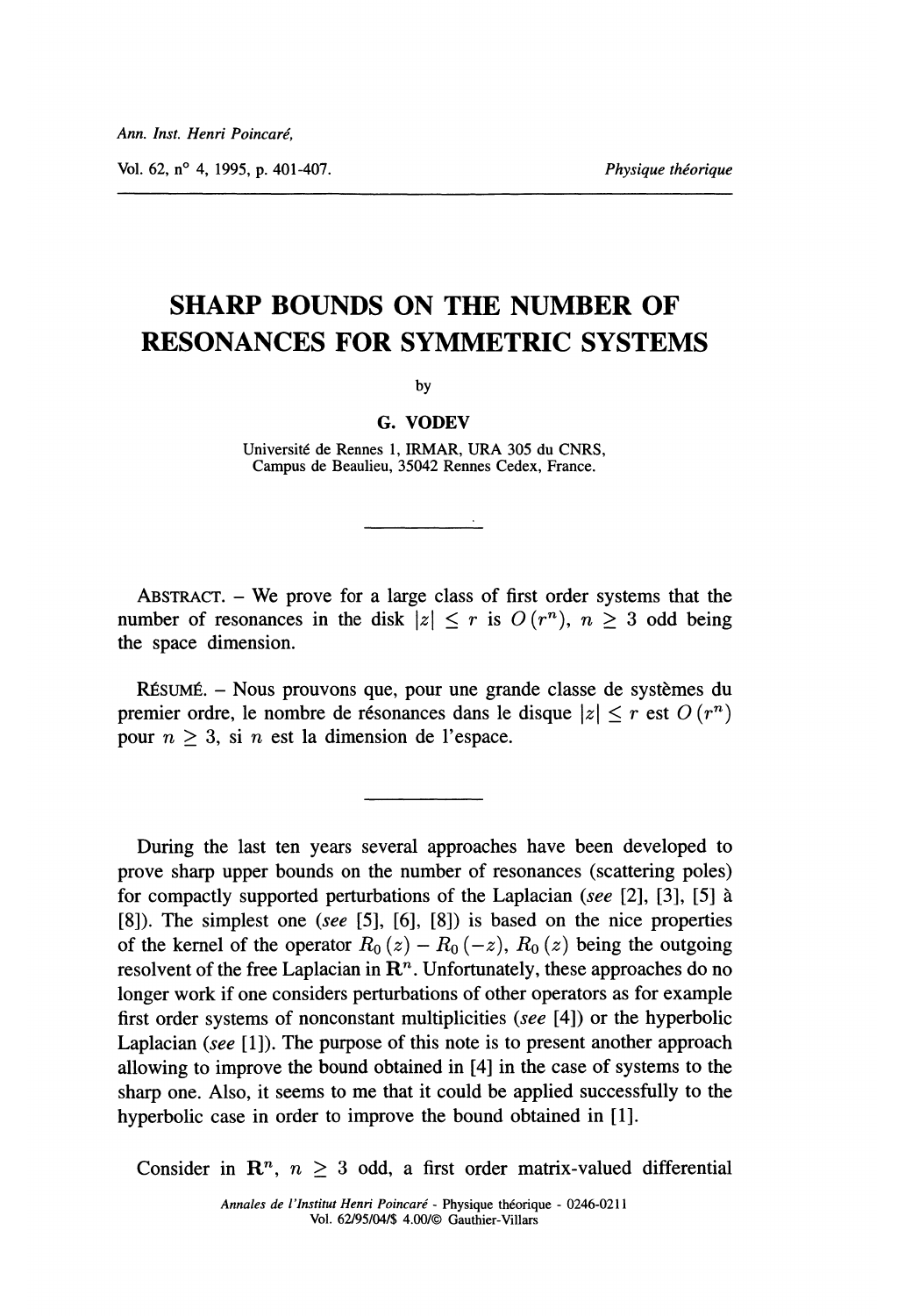402 G. VODEV

Tt operator of the form  $\sum A_j^{\circ} D_{x_j}$ ,  $A_j^{\circ}$  being constant Hermitian  $d \times d$ matrices, and denote by  $G_0$  its selfadjoint realization on  $H_0 = L^2(\mathbf{R}^n; \mathbf{C}^d)$ . Suppose that the matrix  $A(\xi) = \sum_{j=1} A_j^0 \xi_j$ ,  $\xi \in \mathbb{R}^n \setminus 0$ , is invertible for all  $\xi$ , *i.e.* the operator  $G_0$  is an elliptic one. Note that in general the eigenvalues of  $A(\xi)$  are continuous functions of  $\xi$  and may be of nonconstant multiplicity. As a consequence they may not be smooth functions, which makes impossible to use the methods in [3], [5], [6], [8] to obtain sharp bounds on the number of resonances associated to compactly supported perturbations of  $G_0$ .

Let  $\Omega \subset \mathbb{R}^n$  be an open domain with compact complement and smooth boundary. Consider in  $\Omega$  the operator  $\sum A_j(x) D_{x_j} + B(x)$ , where  $A_j(x) \in C^1(\Omega; \mathbf{C}^d), B(x) \in C^0(\Omega; \mathbf{C}^d).$  Suppose that  $A_j(x) = A_j^0$ ,  $B(x) = 0$  for  $|x| \ge \rho$  with some  $\rho > 0$  such that  $\mathbb{R}^n \setminus \Omega \subset \{x \in$  $\mathbf{R}^{n}$ :  $|x| \leq \rho$ . Impose such boundary conditions that this operator admits an unique elliptic closed extension (denoted by  $G$ ) on the Hilbert space  $H = L^2(\Omega; \mathbf{C}^d)$  with a nonempty resolvent set. Thus, without loss of generality we can suppose that there exists  $z_0$  with Im  $z_0 < 0$  such that the resolvent  $R(z) = (G - z)^{-1} \in \mathcal{L}(H, H)$  is well defined in an open neighbourhood  $\Lambda \subset \{\text{Im } z < 0\}$  of  $z_0$ . Moreover, as we shall see later on (see also [6]) the cutoff resolvent  $R_{\chi}(z) = \chi(G - z)^{-1} \chi$ admits a meromorphic continuation from  $\Lambda$  to the entire complex plane C,  $\chi \in C_0^{\infty}(\mathbb{R}^n)$  being such that  $\chi = 1$  for  $|x| \le \rho + 1$ . The poles of this continuation are called resonances and the multiplicity of a resonance  $\lambda \in \mathbb{C}$  is defined as the rank of the residue of  $R_{\chi}(z)$  at  $z = \lambda$ . As shown in [6], this definition is independent of the choice of the cutoff function  $\chi$  provided that  $\chi = 1$  for  $|x| \leq \rho$ . Denote by  $N(r)$  the number of the resonances of G, counted with their multiplicities, in  $\{z \in \mathbb{C} : |z| < r\}$ . Our main result is the following theorem.

THEOREM. – Under the above assumptions, the counting function  $N(r)$ satisfies the bound

$$
N(r) \le Cr^n + C,\tag{1}
$$

with some constant  $C > 0$  independent of r.

Annales de l'Institut Henri Poincaré - Physique théorique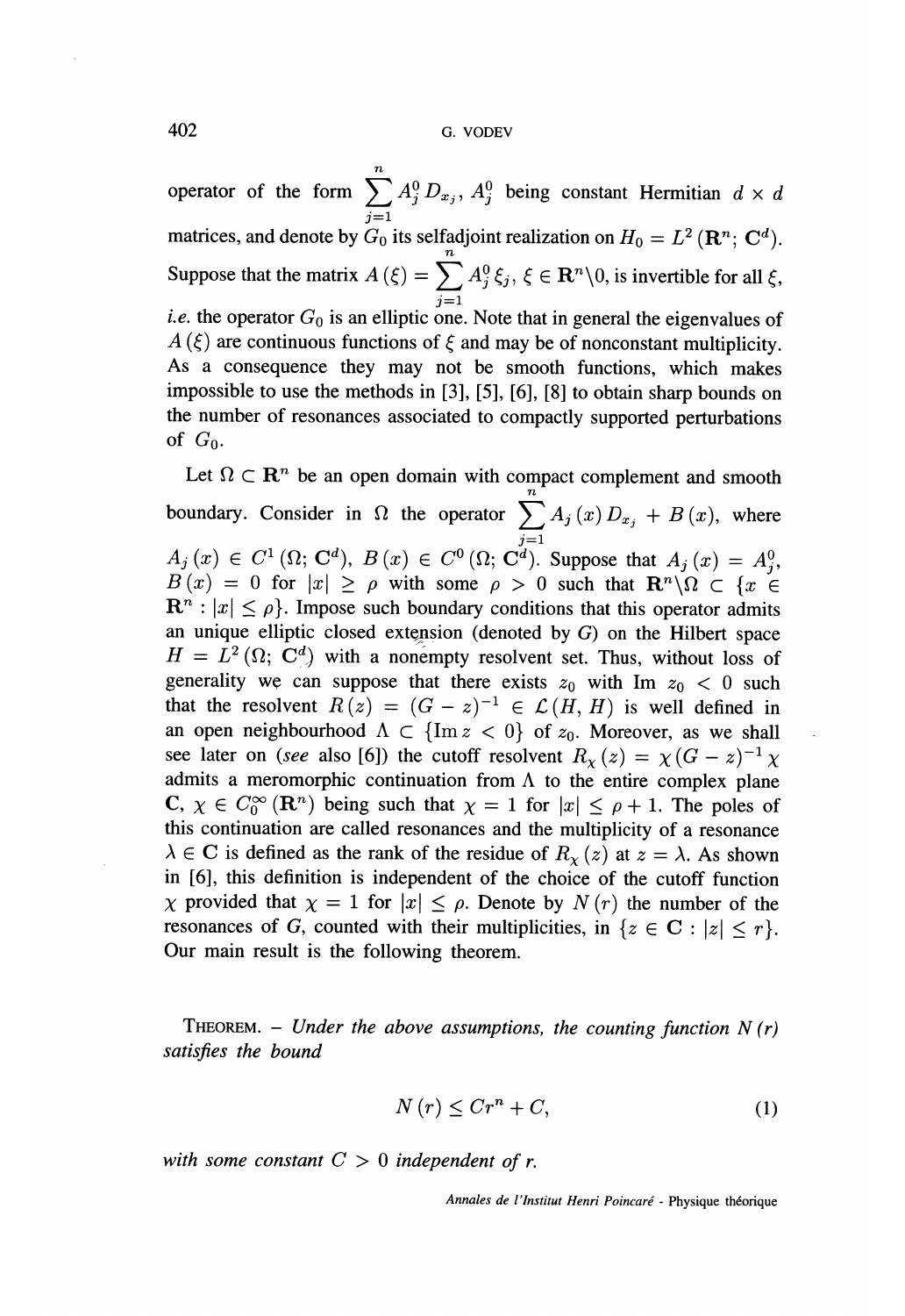*Proof.* – Denote by  $R_0(z)$  the outgoing free resolvent of  $G_0$  defined for Im  $z < 0$  by

$$
R_0(z) = -i \int_0^\infty e^{-itz} e^{it G_0} dt.
$$

If  $\chi \in C_0^{\infty}(\mathbf{R}^n)$ , by the Huygens principle we have  $\chi e^{it G_0}\chi = 0$  for  $t > T$  with some  $T > 0$  depending on the support of  $\chi$ , and hence

$$
\chi R_0(z)\,\chi=-i\,\chi\int_0^T\,e^{-itz}\,e^{it\,G_0}\,dt\,\chi
$$

defines an entire family satisfying the estimate

$$
\|\chi R_0(z)\chi\| \le e^{C\langle z\rangle}, \qquad \forall z \in \mathbf{C},\tag{2}
$$

where  $|| \cdot ||$  denotes the norm in  $\mathcal{L}(H_0, H_0), \langle z \rangle = 1 + |z|$ .

Fix now the cutoff function  $\chi \in C_0^{\infty}(\mathbb{R}^n)$  so that  $\chi = 1$  for  $|x| \le \rho + 1$ . Choose functions  $\chi_1, \chi_2 \in C_0^{\infty}(\mathbb{R}^n)$ , such that  $\chi_1 = 1$  for  $|x| \le \rho + 1/3$ ,  $\chi_1 = 0$  for  $|x| \ge \rho + 1/2$ ,  $\chi_2 = 1$  for  $|x| \le \rho + 2/3$ ,  $\chi_2 = 0$  for  $|x| \ge \rho + 5/6$ . In precisely the same way as in [6] one obtains the representation

$$
R_{\chi}(z) (1 - K(z)) = K(z) \quad \text{for } z \in \Lambda,
$$
 (3)

where  $K(z) = K_1(z) + K_2(z)$ ,

$$
K_{1}(z) = ([\chi_{1}, G_{0}] R_{0}(z) \eta - [\chi_{1}, G_{0}] R_{0}(z_{0}) \eta) K_{3},
$$
  
\n
$$
K_{2}(z) = (z - z_{0}) \chi_{2} R(z_{0}) \chi,
$$
  
\n
$$
\tilde{K}(z) = R_{\chi}(z_{0}) + (1 - \chi_{1}) (\chi R_{0}(z) \eta - \chi R_{0}(z_{0}) \eta) K_{3},
$$
  
\n
$$
K_{3} = (1 - \chi_{2}) \chi + [\chi_{2}, G_{0}] R(z_{0}) \chi,
$$

 $\eta \in C_0^{\infty}(\mathbf{R}^n)$  being such that  $\eta = 0$  for  $|x| \leq \rho + 5/12$  or  $|x| \geq \rho + 2$ ,  $\eta = 1$  for  $\rho + 11/24 \leq |x| \leq \rho + 3/2$ . Denote by  $\tilde{\chi}_1$  the characteristic function of  $\{x \in \mathbb{R}^n : |x| \leq \rho +1/3\}$  and let  $\chi_1^{\varepsilon} \in C_0^{\infty}(\mathbb{R}^n)$  be a family of functions such that  $\chi_1^{\epsilon} = 1$  for  $|x| \le \rho + 1/3$ ,  $\chi_1^{\epsilon} = 0$  for  $|x| \ge \rho + 1/2$ , and  $\chi_1^{\epsilon} \to \tilde{\chi}_1$  as  $\epsilon \to 0$ . Replacing the function  $\chi_1$  in the above representation by  $\chi_1^{\epsilon}$  gives a new one of the form

$$
R_{\chi}(z) (1 - K^{\varepsilon}(z)) = \tilde{K}^{\varepsilon}(z) \quad \text{for } z \in \Lambda.
$$
 (4)

Combining (3) and (4) leads to

$$
R_{\chi}(z) (1 - P^{\varepsilon}(z)) = \tilde{P}^{\varepsilon}(z) \quad \text{for } z \in \Lambda,
$$
 (5)

where  $P^{\varepsilon} = KK_1^{\varepsilon} + K_2$ ,  $\tilde{P}^{\varepsilon} = \tilde{K}K_1^{\varepsilon} + \tilde{K}^{\varepsilon}$ . Observe now that  $[\chi_1^{\varepsilon}, G_0] \rightarrow Q(x) \delta_S(x)$  as  $\varepsilon \rightarrow 0$ , where  $S = \{x \in \mathbb{R}^n : |x| = \rho + 1/3\},$ Vol. 62,  $n^{\circ}$  4-1995.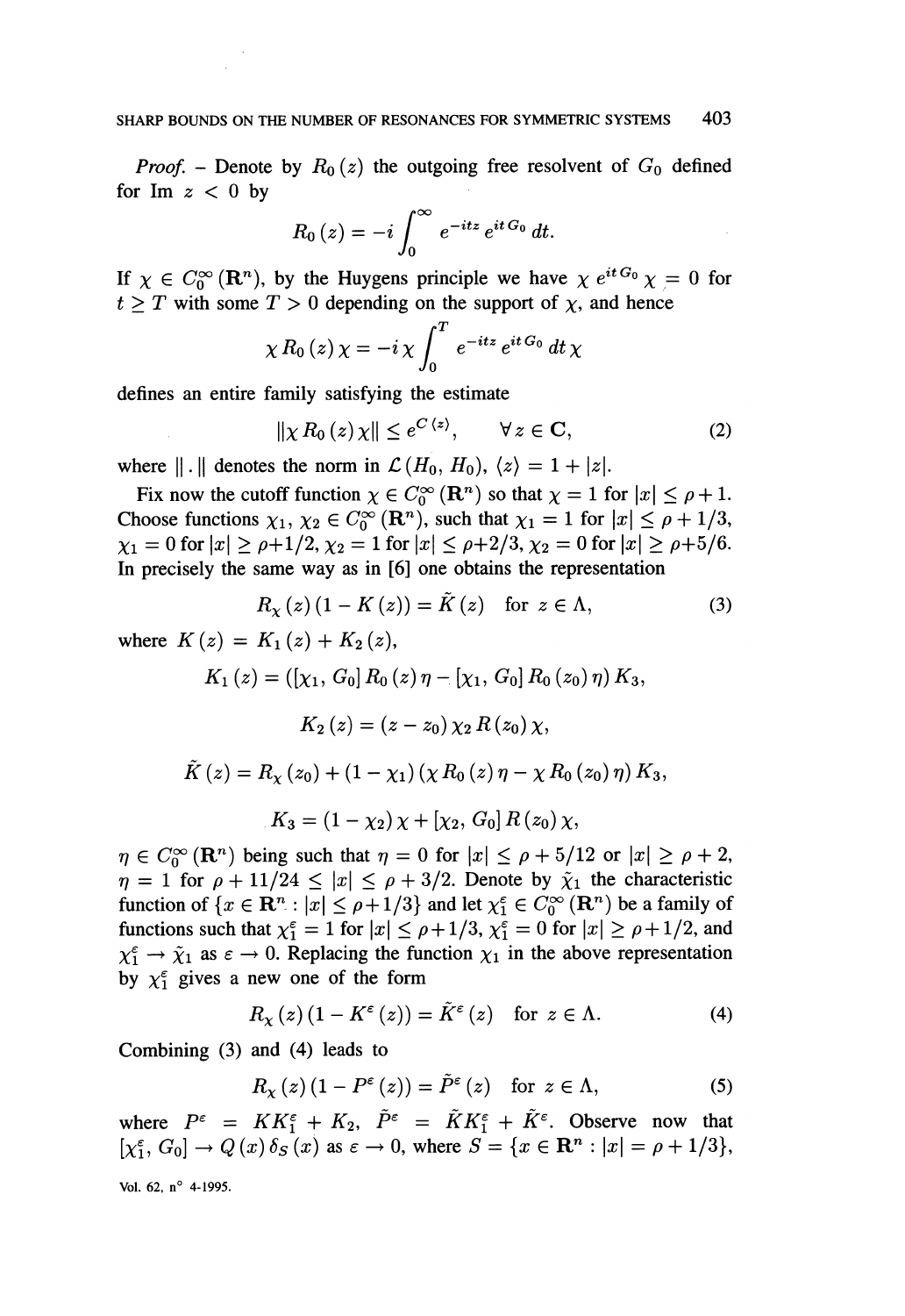$Q \in C^{\infty}(S; \mathbb{C}^{d})$ . Hence, as  $\varepsilon \to 0$ ,  $KK_1^{\varepsilon}$  tends to an operator  $P_1$  with a kernel of the form

$$
P_1(x, y) = \int_S N(x, w) M(w, y) dw,
$$

where  $N(x, w)$  denotes the kernel of  $K(z)$  and  $M(w, y)$  denotes the kernel of the operator

$$
M(z) = (Q \gamma R_0(z) \eta - Q \gamma R_0(z_0) \eta) K_3,
$$

 $\gamma$  denotes the restriction on S. Hence

$$
P_1(z) = N(z) M(z),
$$
  
\n
$$
H), M \in \mathcal{L}(H, L^2(S; \mathbf{C}^d)).
$$
\n(6)

with  $N \in \mathcal{L}(L^2(S; \mathbf{C}^d), H)$ ,  $M \in \mathcal{L}(H, L^2(S; \mathbf{C}^d))$ . Since the operator G is elliptic, we have that  $K_2(z)$  is an entire family

of compact operators whose characteristic values satisfy the estimate

$$
\mu_j\left(K_2\left(z\right)\right) \le C\left\langle z\right\rangle j^{-1/n}, \qquad \forall z \in \mathbf{C}, \quad \forall j,\tag{7}
$$

with a constant  $C > 0$  independent of z and j. In particular, (7) shows that  $K_2(z)^{n+1}$  is of trace class. To study  $P_1(z)$  we need the following lemma.

LEMMA 1. – Let 
$$
\psi
$$
,  $\eta \in C_0^{\infty}(\mathbf{R}^n)$  satisfy supp  $\psi \cap \text{supp } \eta = \emptyset$ . Then

 $\|\psi \partial_x^{\alpha} R_0(z)\eta\| \le (Cm+C|z|)^{|\alpha|} e^{C|z|}$  for  $|\alpha| \le m$ ,  $\forall z \in \mathbb{C}$ , (8) for any integer  $m \geq 1$  with a constant  $C > 0$  independent of  $\alpha$ ,  $m$  and  $z$ .

*Proof.* – Since supp  $\psi \cap \text{supp } \eta = \emptyset$ , by the finite speed of propagation there exists  $T_1 > 0$  so that  $\psi \partial_x^{\alpha} e^{it G_0} \eta = 0$  for  $0 \le t \le T_1$ . On the other hand, from the Huygens principle, there exists  $T_2 > T_1$  so that  $\psi \partial_x^{\alpha} e^{it G_0} \eta = 0$  for  $t \geq T_2$ . Choose now a function  $\varphi(t) \in C_0^{\infty}(\mathbf{R}^+)$ such that  $\varphi = 1$  in a neighbourhood of the interval  $[T_1, T_2]$ ,  $\varphi = 0$  for  $t \geq T_2 + 1$ , and

$$
\|\partial_t^k \varphi\|_{\infty} \le (Cm)^k \quad \text{for } k \le m. \tag{9}
$$

Hence,

$$
\|\psi \partial_x^{\alpha} R_0(z)\eta\| \le C_1 \left\| \partial_x^{\alpha} \int_{-\infty}^{+\infty} \varphi(t) e^{-itz} e^{itG_0} dt \right\|
$$
  
\n
$$
\le C^{|\alpha|+1} \left\| G_0^{|\alpha|} \int_{-\infty}^{+\infty} \varphi(t) e^{-itz} e^{itG_0} dt \right\|
$$
  
\n
$$
= C^{|\alpha|+1} \left\| \int_{-\infty}^{+\infty} \partial_t^{|\alpha|} (\varphi(t) e^{-itz}) e^{itG_0} dt \right\|
$$
  
\n
$$
\le C^{|\alpha|+1} (T_2 + 1) \|\partial_t^{|\alpha|} (\varphi(t) e^{-itz})\|_{\infty} .
$$
 (10)

Annales de l'Institut Henri Poincaré - Physique theorique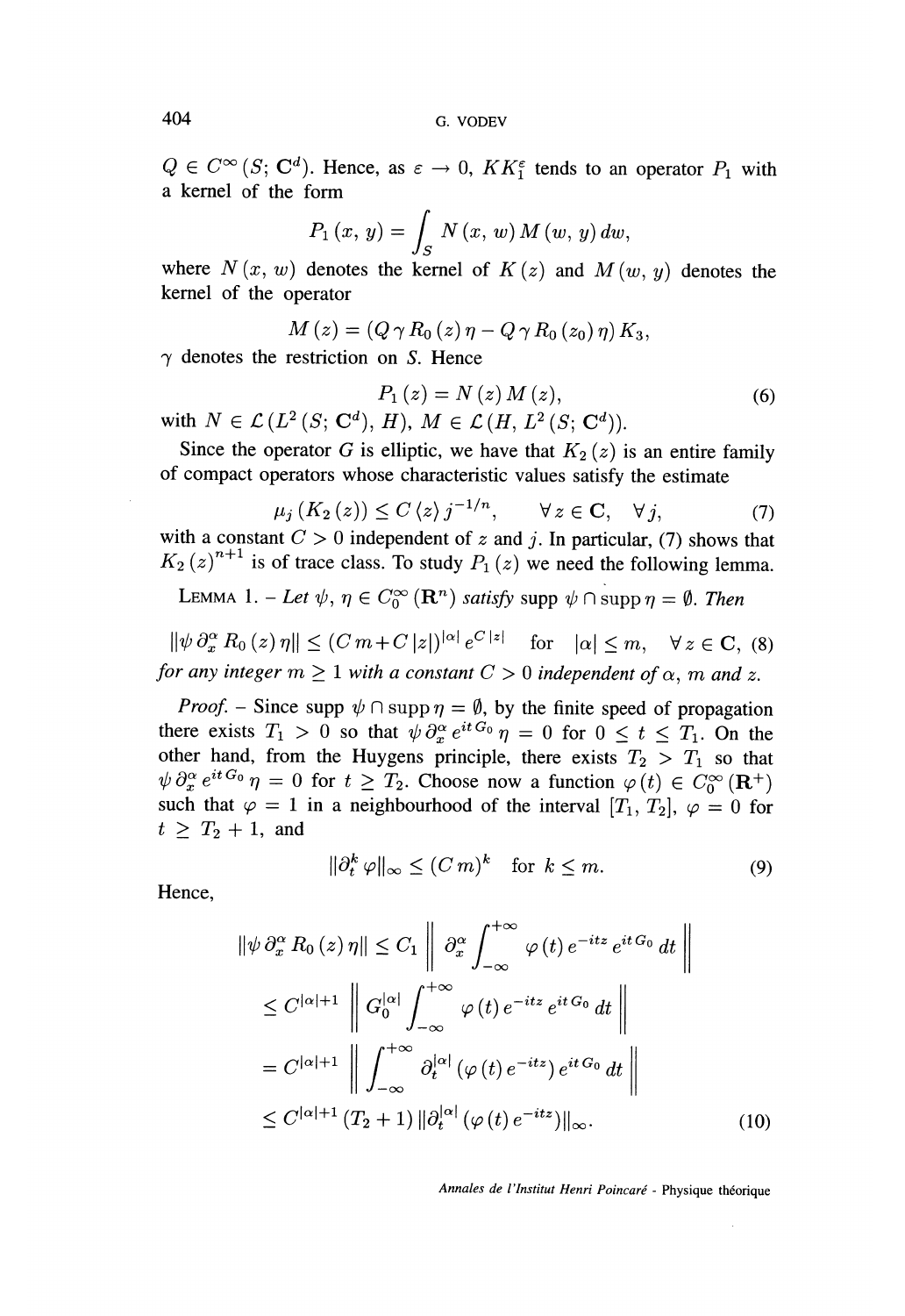On the other hand, we have for  $k \leq m$ ;

$$
\partial_t^k \left( \varphi(t) \ e^{-itz} \right) = \sum_{j=0}^k \binom{k}{j} \left( \partial_t^j \varphi \right) \left( \partial_t^{k-j} \ e^{-itz} \right)
$$

$$
= \sum_{j=0}^k \binom{k}{j} \left( \partial_t^j \varphi \right) (-iz)^{k-j} \ e^{-itz},
$$

and hence, in view of (9),

$$
\|\partial_t^k \left(\varphi(t) \, e^{-itz}\right) \|_\infty \le \sum_{j=0}^k \binom{k}{j} \left(C \, m \right)^j |z|^{k-j} \, e^{(T_2+1) \, |z|}
$$
\n
$$
= \left(C \, m + |z|\right)^k e^{(T_2+1) \, |z|}. \tag{11}
$$

Now  $(8)$  follows from  $(10)$  and  $(11)$  at once. This completes the proof of Lemma 1.

It follows from the trace theorem and the above lemma that  $P_1(z)$ is an entire family of trace class operators. Thus,  $P(z)^{n+1} = (P_1(z) +$  $K_2(z)$ <sup>n+1</sup> forms an entire family of trace class operators. Moreover, in view of (5) we have that  $R_{\chi}(z)$   $(1 - P(z)^{n+1})$  is an entire family and hence by the appendix in [7] we conclude that the poles of  $R_{\chi}(z)$ , with the multiplicities, are among the zeros of the entire function

$$
h(z) = \det(1 - P(z)^{n+1}).
$$

Hence, to prove (1) it suffices to estimate  $|h(z)|$  properly for large |z|. In view of (2), (6) and (7), using the inequalities  $\mu_j(AB) \le ||A|| \mu_j(B)$ ,  $\mu_i (A + B) \leq \mu_{i/2i} (A) + \mu_{i/2i} (B)$ , we have

 $\mu_i(P(z)^{n+1}) \leq e^{C \langle z \rangle} \mu_{[i/2]}(\gamma R_0(z) \eta - \gamma R_0(z_0) \eta) + C \langle z \rangle^{n+1} j^{-(n+1)/n},$ with a constant  $C > 0$  independent of z and j. Hence,

$$
|h(z)| \leq \prod_{j=1}^{\infty} (1 + \mu_j (P(z)^{n+1}))
$$
  
\n
$$
\leq \prod_{j=1}^{\infty} (1 + e^{C(z)} \mu_j (\gamma R_0(z) \eta - \gamma R_0(z_0) \eta))^2
$$
  
\n
$$
\times \prod_{j=1}^{\infty} (1 + C(z)^{n+1} j^{-(n+1)/n})^2
$$
  
\n
$$
= F_1(z) F_2(z).
$$
 (12)

Vol. 62,  $n^{\circ}$  4-1995.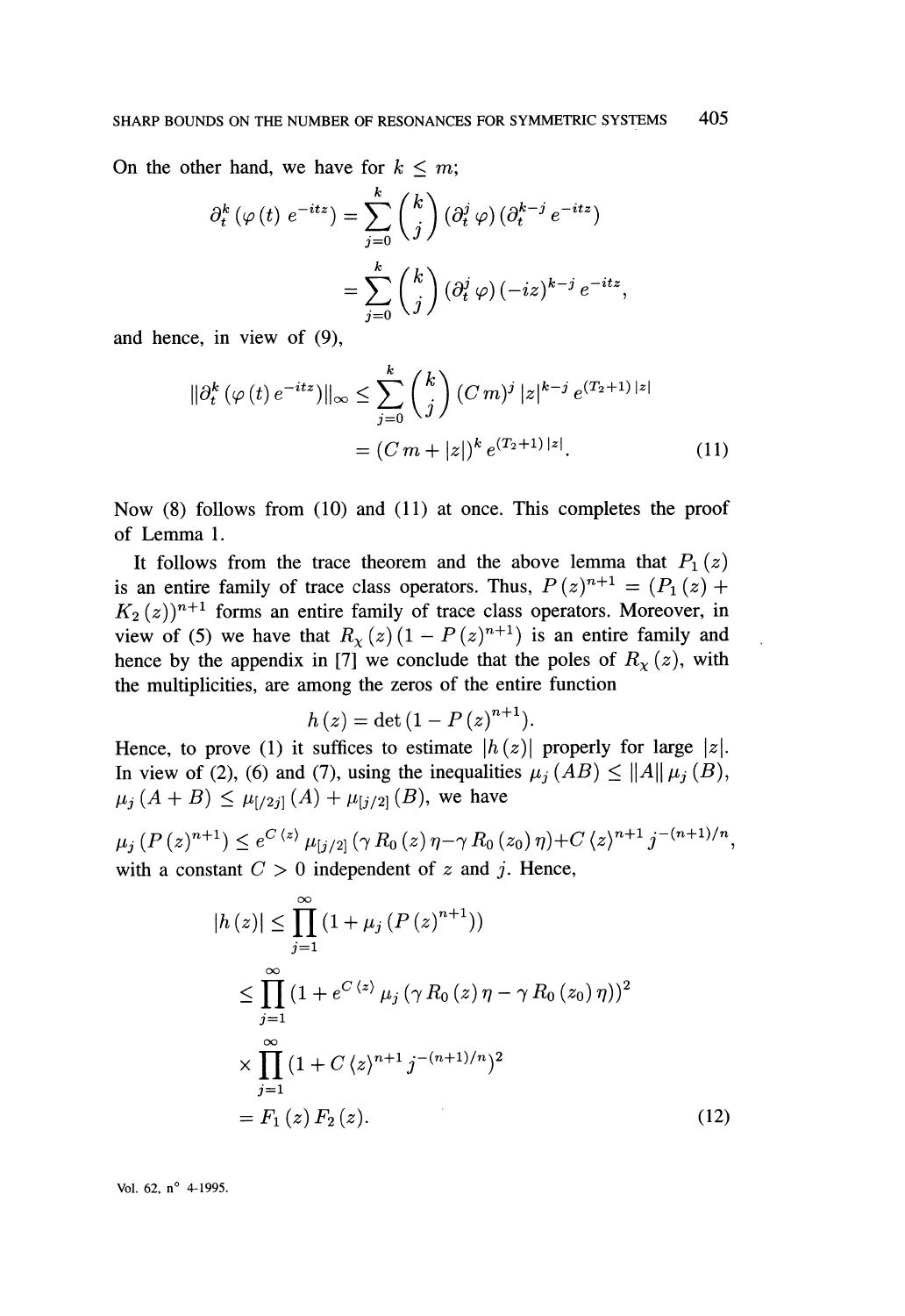For  $F_2(z)$  we have

$$
F_2(z) = \exp\left(2\sum_{j=1}^{\infty}\log\left(1 + C\langle z \rangle^{n+1}j^{-(n+1)/n}\right)\right)
$$
  
\n
$$
\leq \exp\left(2\int_0^{\infty}\log\left(1 + C\langle z \rangle^{n+1}j^{-(n+1)/n}\right)dj\right)
$$
  
\n
$$
= \exp\left(2\langle z \rangle^n \int_0^{\infty}\log\left(1 + C\sigma^{-(n+1)/n}\right)d\sigma\right)
$$
  
\n
$$
= \exp\left(C'\langle z \rangle^n\right).
$$
 (13)

To estimate  $F_1(z)$  denote by  $\Delta_S$  the Laplace-Beltrami operator on S and choose a function  $\psi \in C_0^{\infty}(\mathbb{R}^n)$  such that  $\psi = 1$  in a neighbourhood of S and supp  $\psi \cap \text{supp } \eta = \emptyset$ . By the trace theorem and Lemma 1, for any integer  $m$ , we have

$$
\mu_{j}(\gamma R_{0}(z) \eta) \leq \mu_{j}((1 - \Delta_{S})^{-m}) ||\gamma R_{0}(z) \eta||_{\mathcal{L}(H_{0}, H^{2m}(S; \mathbb{C}^{d}))}
$$
  
\n
$$
\leq C_{1}^{2m} j^{-2m/(n-1)} \sum_{|\alpha| \leq 2m+1} ||\psi \partial_{x}^{\alpha} R_{0}(z) \eta||
$$
  
\n
$$
\leq C_{1}^{2m} (2m + \langle z \rangle)^{2m} e^{C \langle z \rangle} j^{-2m/(n-1)}
$$

with a constant  $C > 0$  independent of  $m$ ,  $j$  and  $z$ . Now, taking  $2 m \sim \langle z \rangle$ , for any  $q > 0$ , we deduce

$$
e^{q \langle z \rangle} \mu_j(\gamma R_0(z)\eta) \leq j^{-2}
$$
 for  $j \geq C(q) \langle z \rangle^{n-1}$ ,

with some constant  $C(q) > 0$  independent of z and j. Using this and choosing  $q$  properly, we get

$$
F_1(z) \leq \left(\prod_{j \leq C \langle z \rangle^{n-1}} e^{C \langle z \rangle} \right) \prod_{j \geq C \langle z \rangle^{n-1}} (1+j^{-2}) \leq e^{C \langle z \rangle^n},
$$

which together with  $(12)$  and  $(13)$  give

$$
|h(z)| \le e^{C\langle z \rangle^n}.\tag{14}
$$

Now (1) follows from (14) and Jensen's inequality.

Annales de l'Institut Henri Poincaré - Physique théorique